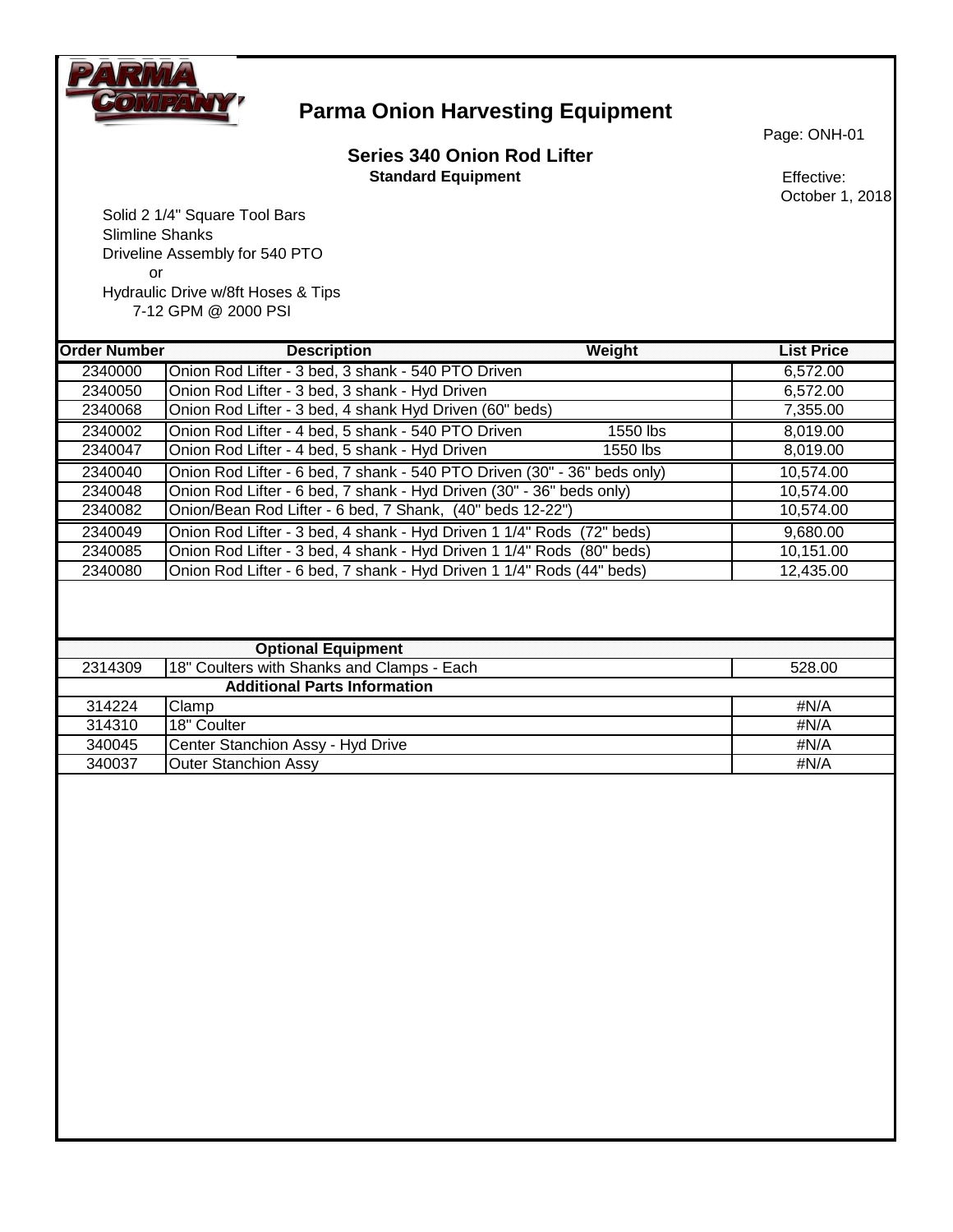

Page: ONH-02

## **Parma Onion Harvesting Equipment**

Effective:

October 1, 2018

#### **Series 350 Onion Undercutter Standard Equipment**

Three Point Hitch Mounted 7-12 GPM @ 2000 PSI Two Front Gauge Wheels on 2 Bed Units Hardfaced UnderCutter Blades Four Gauge Wheels on 4 and 6 Bed Units Quick and Simple Blade Adjustment Designate Blocks, included in Base 30" to 44" Bed Spacing

Rugged Solid Frame Design Number 2012 1991 Hydraulic Drive w/8' Hoses & Tips

| <b>Order Number</b> | <b>Description</b>                                    | <b>List Price</b> |
|---------------------|-------------------------------------------------------|-------------------|
|                     | <b>Rigid Frame Units</b>                              |                   |
| 2314254             | 2 Bed Rigid Frame Onion Undercutter                   | 14,441.00         |
| 2314255             | 4 Bed Rigid Frame Onion Undercutter                   | 15,362.00         |
| 2314322             | 6 Bed Rigid Frame Onion Undercutter (30" to 36" Only) | 19,001.00         |
|                     | 9 Bed 34" Rigid Frame Onion Undercutter               | 25,903.00         |
| 2314312             | 6 Row Rigid Frame Onion Undercutter (20" to 22")      | 16,034.00         |
|                     | <b>Floating Head Units</b>                            |                   |
| 2314400             | 6 Bed Floating Head Onion Undercutter (44")           | 22,728.00         |
|                     |                                                       |                   |
|                     | <b>Optional Equipment</b>                             |                   |
| 2314270             | Rear Gauge Wheel Assembly Pr. Aircraft Tires          | 774.00            |
| 2314309             | 18" Coulter with Shank and Clamp (each)               | 528.00            |
| 314220              | Gauge Wheel Assembly Pair Narrow Tire                 | #N/A              |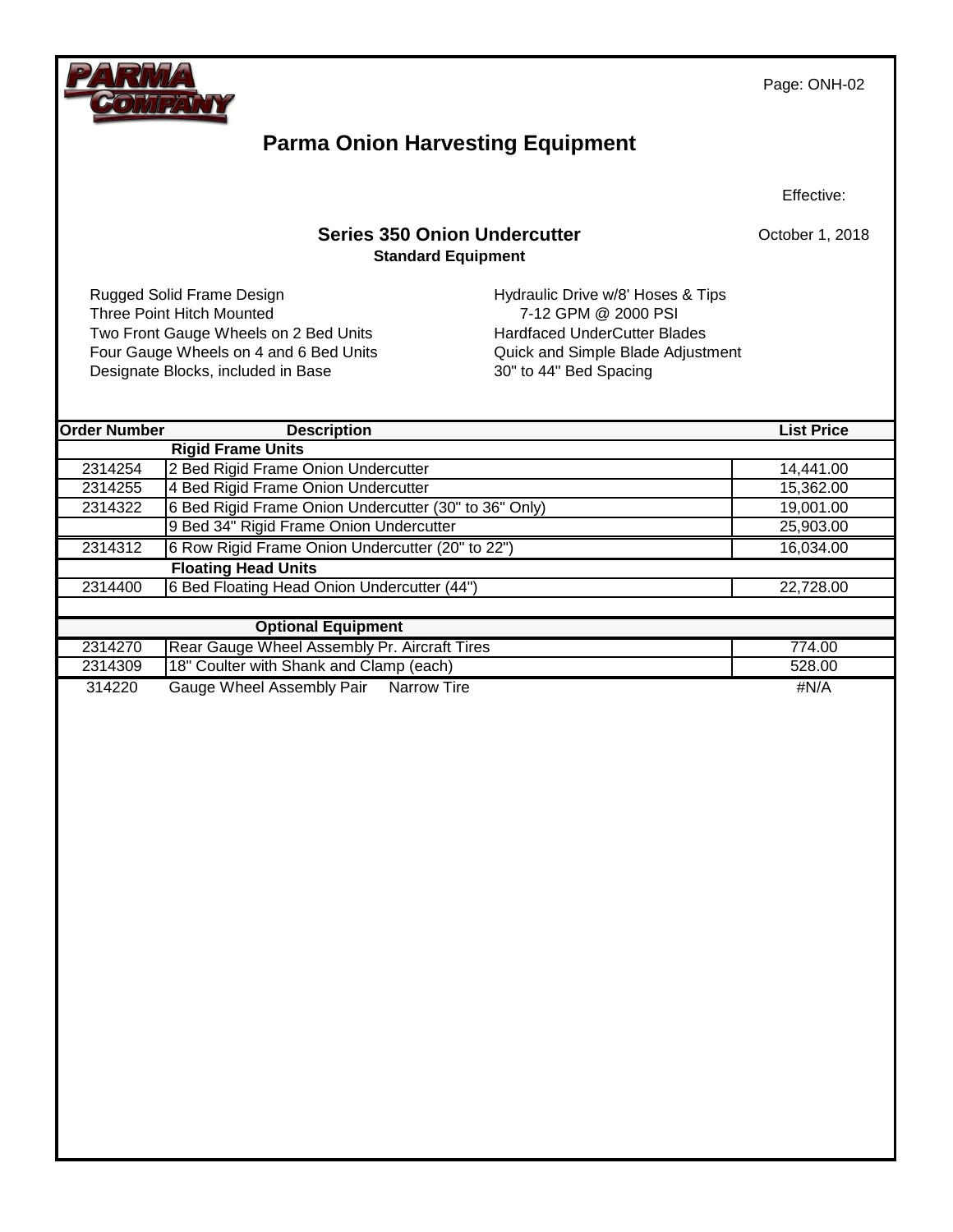

Page: ONH-03

# **Parma Onion Harvesting Equipment**

Effective:

### **Series 320 Onion Windrower**

Standard Equipment

October 1, 2018

Hook Chain Standard on Primary **Connection Connective Connection** On 4 Bed Units -Rubber Coated Belted Chain on Rear Cross Conveyors Tool Bar for Front Gauge Wheels 540 rpm PTO Driveline<br>
Heavy Duty Primary Drives with Slip Clutch<br>
Front Gauge Wheels with Lock Outs<br>
Crazy Wheels with Lock Outs Heavy Duty Primary Drives with Slip Clutch Hoses to Tractor

| <b>Order Number</b> | <b>Description</b>                                               | <b>List Price</b> |
|---------------------|------------------------------------------------------------------|-------------------|
|                     | <b>3-Point Mounted Windrower</b>                                 |                   |
| 2322200             | 2 Bed Onion Windrower without Rod Lifter Bar                     | 14,407.00         |
| 2322299             | 2 Bed Onion Windrower with Rod Lifter Bar                        | 21,878.00         |
| 2322600             | 6 Row Onion Windrower without Rod Lifter Bar                     | 22,606.00         |
| 2322699             | 6 Row Onion Windrower with Rod Lifter Bar                        | 27,132.00         |
|                     | <b>2-Point Mounted Windrower</b>                                 |                   |
| 2322400             | 4 Bed DoubleWide Onion Windrower without Rod Lifter Bar          | 28,742.00         |
| 2322499             | 4 Bed DoubleWide Onion Windrower with RodLifter Bar              | 34,285.00         |
|                     | <b>Pull-Type Hi Capacity Windrower</b>                           |                   |
| 315300              | 4 Bed 40" Hi Capacity Pull-Type Windrower w/L & R Rear Cross     | #N/A              |
|                     | Rear Stinger for Hi Cap Windrower                                | 4,415.00          |
|                     | <b>Completing Packages</b>                                       |                   |
|                     | Cross Conveyors - Order as needed to match harvesting needs.     |                   |
| 2322100             | <b>Long Rear Cross Section</b>                                   | 4,399.00          |
|                     | Order 2 for 4 Bed (Double Wide Windrow)                          |                   |
|                     | Order 1 for 2 Bed (Single Wide Offset Windrow)                   |                   |
|                     | Order 1 for 6 Row - Requires 1 Long and 1 Short Rear Cross       |                   |
| 2322150             | <b>Short Rear Cross Section</b>                                  | 2,303.00          |
|                     | Order 4 for 4 Bed (2 Single Wide)                                |                   |
|                     | Order 2 for 2 Bed (Single Wide Centered)                         |                   |
|                     | Order 1 for 6 Row - Requires 1 Long and 1 Short Rear Cross       |                   |
|                     |                                                                  |                   |
|                     | <b>Optional Equipment</b>                                        |                   |
| 2322078             | Double Wide Packer Roller                                        | 2,880.00          |
| 2322080             | Double Wide Grader Blade                                         | 372.00            |
| 2322077             | Single Wide Windrow Packer Roller                                | 2,002.00          |
| 2322081             | Single Wide Grader Blade                                         | 326.00            |
| 2322079             | Floating Drag (Not to be used with roller) Order One per Windrow | 267.00            |
|                     |                                                                  |                   |
|                     |                                                                  |                   |